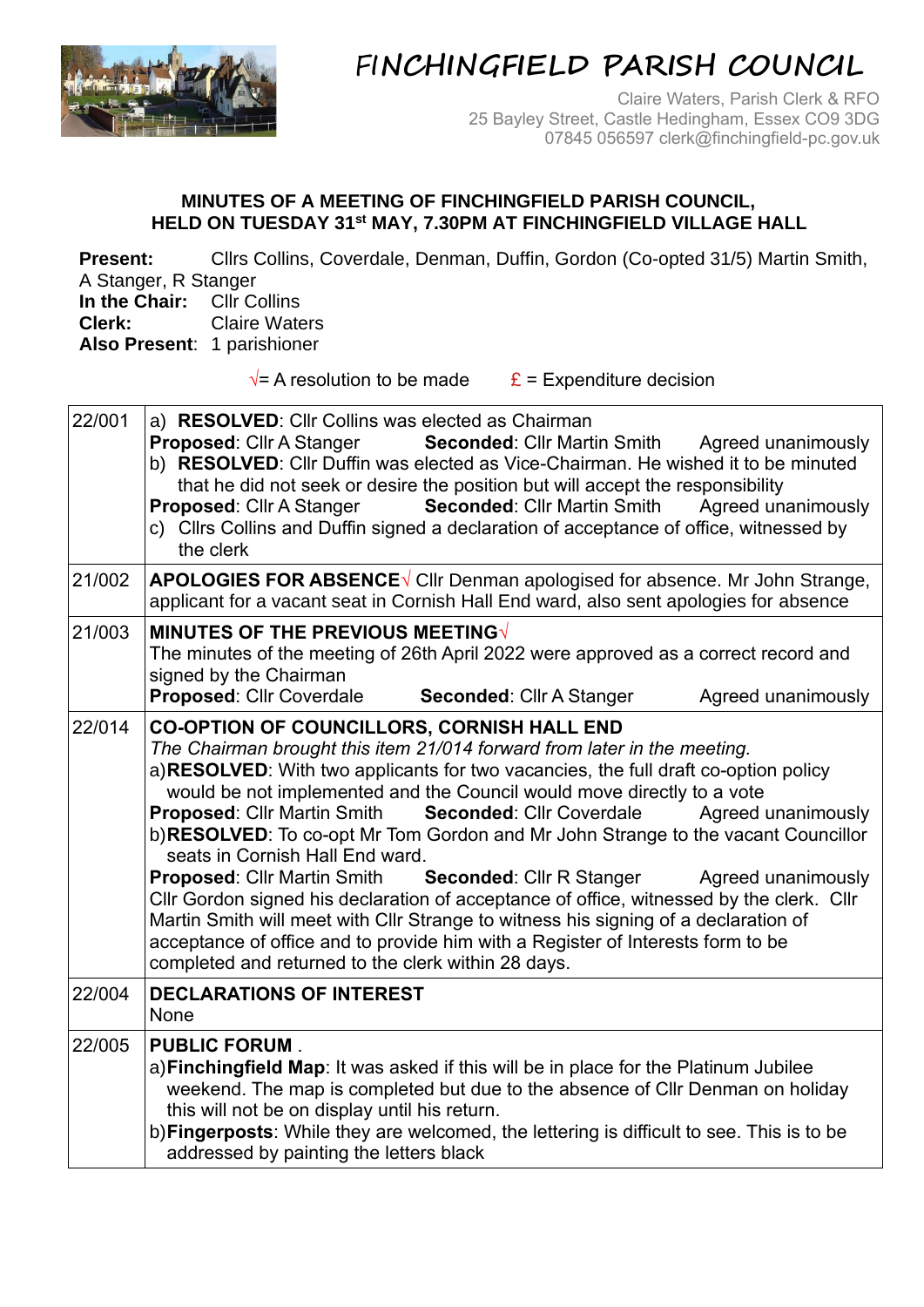| 22/006                                                               | <b>PROGRESS CHECK</b>                                                                                                                                                                  |  |  |  |  |  |  |
|----------------------------------------------------------------------|----------------------------------------------------------------------------------------------------------------------------------------------------------------------------------------|--|--|--|--|--|--|
|                                                                      | Parish Maintenance issues to report and any updates on actions from last meeting                                                                                                       |  |  |  |  |  |  |
|                                                                      | a) Wethersfield Airfield Scrutiny Committee                                                                                                                                            |  |  |  |  |  |  |
|                                                                      | RESOLVED: To purchase a SWAP banner to be displayed on Finchingfield top green,                                                                                                        |  |  |  |  |  |  |
|                                                                      | subject to risk assessments and insurance cover                                                                                                                                        |  |  |  |  |  |  |
|                                                                      | <b>Seconded: Cllr Collins</b><br>Proposed: Cllr Duffin<br>Agreed unanimously                                                                                                           |  |  |  |  |  |  |
|                                                                      | b) Hill Group Ground Breaking event, Land West of Bardfield Road - the clerk will                                                                                                      |  |  |  |  |  |  |
|                                                                      | forward the invitation to attend on 13 <sup>th</sup> July to BDC Cllrs Tattersley and Santomauro.                                                                                      |  |  |  |  |  |  |
|                                                                      | Residents interested in purchase at the Bardfield Road development can make                                                                                                            |  |  |  |  |  |  |
|                                                                      | contact with the Hill Group via sales@hill.co.uk                                                                                                                                       |  |  |  |  |  |  |
|                                                                      | c) Dangerous tree Wincey Close: this has been reported to Braintree Landscape<br>Services by Cllrs R and A Stanger, after a resident requested support                                 |  |  |  |  |  |  |
|                                                                      | d) Faulty Street Light: reported outside Court Hill Bardfield Road. Cllr A Stanger to                                                                                                  |  |  |  |  |  |  |
|                                                                      | check the location and report back to the clerk to ensure it is Parish Council                                                                                                         |  |  |  |  |  |  |
|                                                                      | responsibility before requesting a repair.                                                                                                                                             |  |  |  |  |  |  |
|                                                                      | e) Defibrillator, Cornish Hall End. Cllr Gordon to ask the landlord of the Horse &                                                                                                     |  |  |  |  |  |  |
|                                                                      | Groom if they are happy to take responsibility for monthly checks and reporting. The                                                                                                   |  |  |  |  |  |  |
|                                                                      | clerk will provide them with guidance on what the checks involve.                                                                                                                      |  |  |  |  |  |  |
| 22/007                                                               | <b>HIGHWAYS AND PUBLIC RIGHTS OF WAY</b>                                                                                                                                               |  |  |  |  |  |  |
|                                                                      | Update on Highways and Footpath issues and any new problems to report                                                                                                                  |  |  |  |  |  |  |
|                                                                      | a) Pavement locations needing repair to be reported to Essex Highways:                                                                                                                 |  |  |  |  |  |  |
|                                                                      | From the Lion to the Surgery, and from the Three Tuns to the School.                                                                                                                   |  |  |  |  |  |  |
|                                                                      | Action: Clerk to request Cllr Butland escalate these repairs with Essex Highways                                                                                                       |  |  |  |  |  |  |
|                                                                      | b) Salt Bag Partnership scheme: One delivery to Cornish Hall End of winter grit will                                                                                                   |  |  |  |  |  |  |
|                                                                      | be requested from the annual winter, to be stored at the cricket pavilion. This can be                                                                                                 |  |  |  |  |  |  |
|                                                                      | shared with other locations if needed.                                                                                                                                                 |  |  |  |  |  |  |
|                                                                      | c) 20mph limit through the village: The clerk reported receipt of 3 emails from                                                                                                        |  |  |  |  |  |  |
|                                                                      | residents in support of this proposal. Residents are welcome to email their opinion                                                                                                    |  |  |  |  |  |  |
|                                                                      | on this to clerk@finchingfield-pc.gov.uk who is keeping a record of comments<br>Closure of Bardfield Bridge: from 25 <sup>th</sup> July for 6 weeks. Councillors objected to the<br>d) |  |  |  |  |  |  |
|                                                                      | lack of any consultation with Finchingfield about these works, considering the                                                                                                         |  |  |  |  |  |  |
|                                                                      | enormous impact on local residents and businesses.                                                                                                                                     |  |  |  |  |  |  |
|                                                                      | Action: Clerk to email Cllr Butland to ask why Finchingfield Parish Council was not                                                                                                    |  |  |  |  |  |  |
|                                                                      | consulted given the potential disruption to the community in peak summer.                                                                                                              |  |  |  |  |  |  |
| <b>HIGHWAYS: PARKING &amp; VEHICLE NOISE WORKING PARTY</b><br>22/008 |                                                                                                                                                                                        |  |  |  |  |  |  |
|                                                                      | a) RESOLVED: Draft Terms of Reference for a new working party, with some minor                                                                                                         |  |  |  |  |  |  |
|                                                                      | suggested additions, were agreed. It was also agreed that new Cllr Tom Gordon                                                                                                          |  |  |  |  |  |  |
|                                                                      | would join the working party on behalf of Cornish Hall End ward.                                                                                                                       |  |  |  |  |  |  |
|                                                                      | Seconded: Cllr A Stanger<br>Agreed unanimously<br><b>Proposed: Cllr Collins</b>                                                                                                        |  |  |  |  |  |  |
|                                                                      | b) Action: A written request will be sent to James Cleverly MP for Finchingfield                                                                                                       |  |  |  |  |  |  |
|                                                                      | inclusion in new noise camera trial which is being launched nationally                                                                                                                 |  |  |  |  |  |  |
|                                                                      | Action: LHP requests for additional yellow lines previously missed at Duck End<br>C)                                                                                                   |  |  |  |  |  |  |
|                                                                      | junction and Bridge House were approved. Yellow lines preventing parking around                                                                                                        |  |  |  |  |  |  |
|                                                                      | the bend by the Post Office will be considered at the June Parish Council meeting.<br>d) Action: To approve a funding application for cycle parking corrals. Consideration of          |  |  |  |  |  |  |
|                                                                      | suitable locations in the village for them to be sited. A suggestion was made that                                                                                                     |  |  |  |  |  |  |
|                                                                      | these should be sited on the green itself, and 24 bike capacity would be best.                                                                                                         |  |  |  |  |  |  |
|                                                                      | Action: 3 quotes of different types to be obtained for consideration. Agenda item                                                                                                      |  |  |  |  |  |  |
|                                                                      | future meeting once quotes are obtained                                                                                                                                                |  |  |  |  |  |  |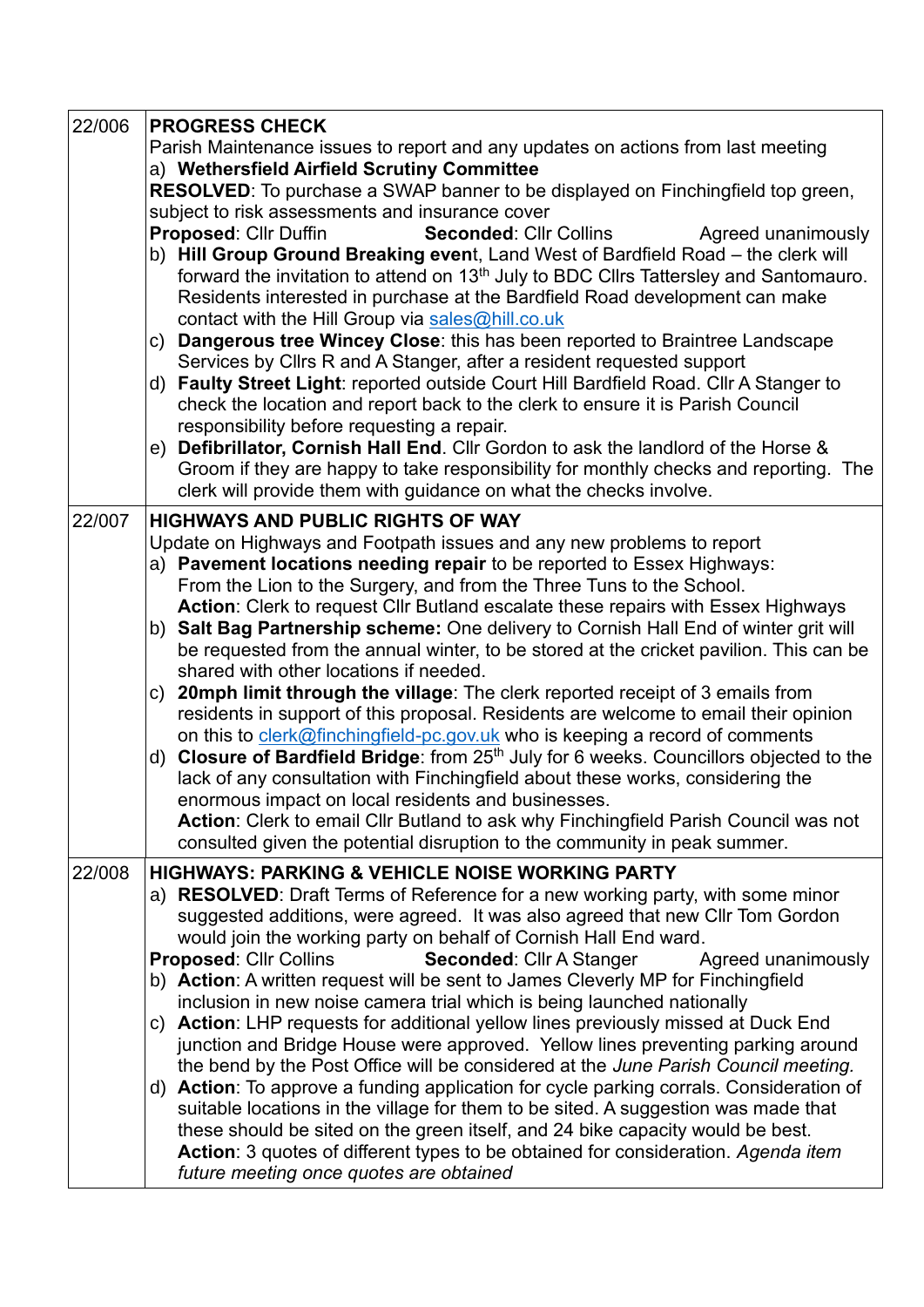| 21/009 | <b>DISTRICT &amp; COUNTY COUNCILLOR REPORTS – None. Apologies for absence were</b><br>received from Cllr Butland ECC & Cllr Tattersley BDC                                                                                                                                                                                                                                                                                                                                                                                                                                                                                                                                                            |  |  |  |  |
|--------|-------------------------------------------------------------------------------------------------------------------------------------------------------------------------------------------------------------------------------------------------------------------------------------------------------------------------------------------------------------------------------------------------------------------------------------------------------------------------------------------------------------------------------------------------------------------------------------------------------------------------------------------------------------------------------------------------------|--|--|--|--|
| 22/010 | PLANNING: Applications received√<br>22/01276/HH Erection of two-storey side/rear extension and single-storey rear<br>extension. Erection of single-storey side extension to form integral garage<br>New Place Bardfield Road CM7 4LS<br>No objections but a request<br>submitted for conditions to be applied in order to protect privacy of neighbour.                                                                                                                                                                                                                                                                                                                                               |  |  |  |  |
|        | 22/01298/HH Pergola and chimney within rear garden<br><b>Brook House Duck End CM7 4NE</b><br>No objections, subject to<br>appropriate safety evaluations of the chimney                                                                                                                                                                                                                                                                                                                                                                                                                                                                                                                               |  |  |  |  |
|        | <b>PLANNING: Appeals in progress</b><br>22/00032/REF Change of use of existing domestic outbuilding to 1No. self-contained 1-<br>bedroom dwelling and associated development<br>Old Farmhouse Petches Bridge CM7 4QN<br>No objections                                                                                                                                                                                                                                                                                                                                                                                                                                                                 |  |  |  |  |
|        | 22/00028/REF Outline planning application with all matters reserved for the erection of a<br>two-bedroom bungalow<br>Land East Of Lovely Cottage Toppesfield Road CM7 4NZ  Objection comment as<br>previously submitted: no utilities/services and outside the development boundary                                                                                                                                                                                                                                                                                                                                                                                                                   |  |  |  |  |
|        | <b>PLANNING: Applications determined</b><br>22/00714/FUL Change of use and extension of existing barns to form 1No. three<br>bedroom dwelling and associated amenity<br>Mandalay Farm Pump Lane Walthams Cross CM7 4QP<br><b>Application GRANTED</b>                                                                                                                                                                                                                                                                                                                                                                                                                                                  |  |  |  |  |
|        | 22/00898/TPOCON Notice of intent to carry out works to tree in a Conservation Area -<br><b>Remove Eucalyptus tree</b><br>Lily Guns Cottage Bardfield Road CM7 4LS<br><b>Application GRANTED</b>                                                                                                                                                                                                                                                                                                                                                                                                                                                                                                       |  |  |  |  |
|        | 22/00666/LBC & 22/00660/HH Erection of secondary gates, associated piers, fencing<br>and ancillary works<br>Spains Hall Spains Hall Road CM7 4PF<br><b>Application GRANTED</b>                                                                                                                                                                                                                                                                                                                                                                                                                                                                                                                        |  |  |  |  |
|        | 22/00636/COUPA Prior approval for the change of use of agricultural building to a<br>dwellinghouse (Class C3), and for associated operational development - Change of use<br>to 5no. residential dwellings<br><b>Cottons Farm Sculpins Lane CM7 4AY</b><br>Planning permission required                                                                                                                                                                                                                                                                                                                                                                                                               |  |  |  |  |
|        | 22/00562/TPO   Notice of intent to carry out works to tree protected by Tree<br>Preservation Order 2/78 - Horse Chestnut.<br>St John The Baptist Church CM7 4NW<br>Part GRANTED, Part REFUSED                                                                                                                                                                                                                                                                                                                                                                                                                                                                                                         |  |  |  |  |
| 22/011 | FINANCE £ $\sqrt{ }$<br>a) <b>RESOLVED</b> : The monthly payments were approved for payment. A donation of<br>£10,000 from the Hill Group as a contribution to play equipment in the parish was<br>acknowleged with thanks. It was confirmed there are no conditions to this payment<br>which is in addition to the S106 open space funding agreement through BDC.<br><b>Seconded:</b> Cllr R Stanger Agreed unanimously<br><b>Proposed: Cllr Collins</b><br>b) AGAR-Annual Governance and Accountability return: The Annual Governance<br>Statement, was approved and signed by the Chairman and Clerk/RFO<br><b>Proposed: Cllr Collins</b><br><b>Seconded: Cllr Martin Smith Agreed unanimously</b> |  |  |  |  |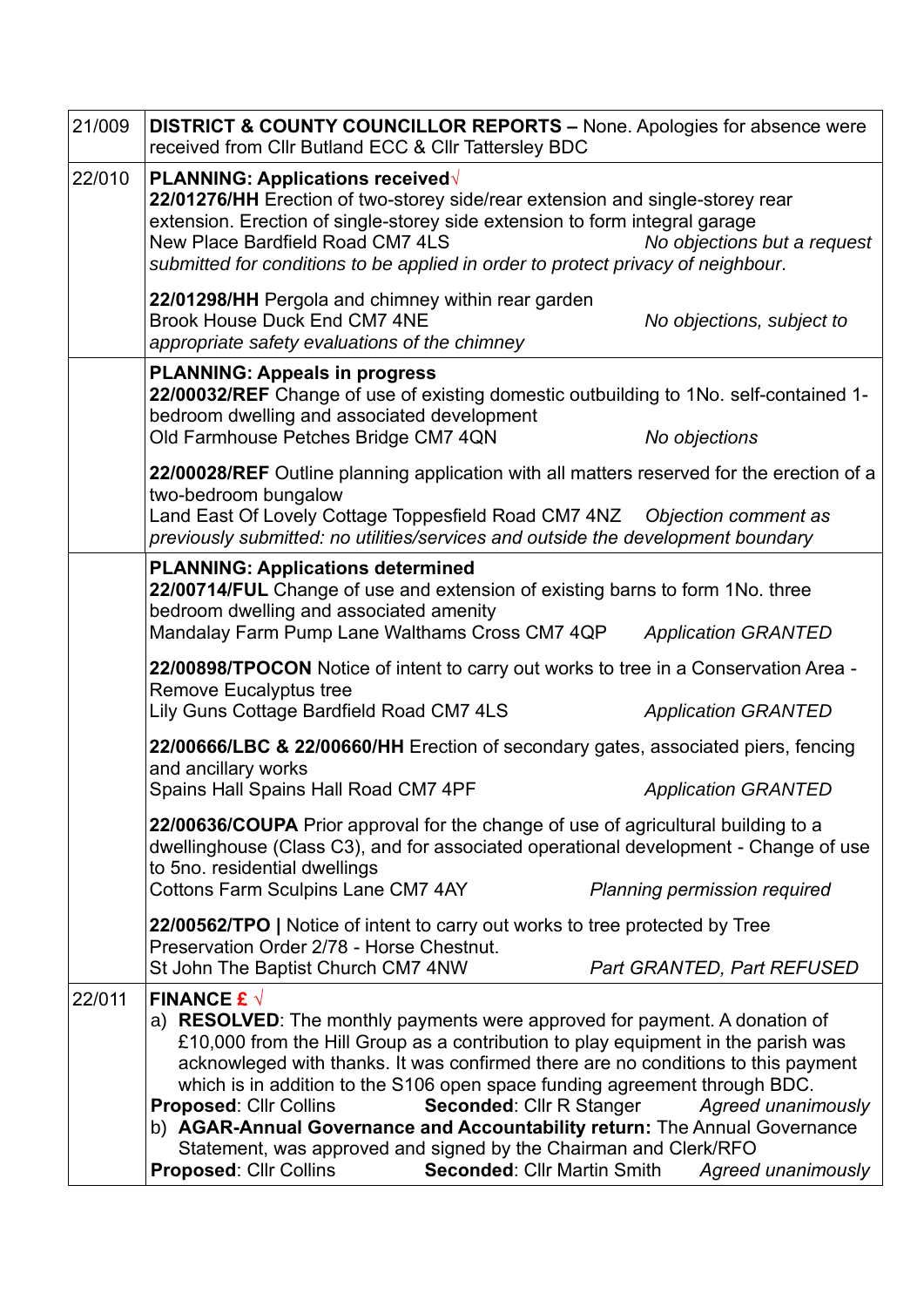|        | c) AGAR-Annual Governance and Accountability return: The Annual Accounts and<br>Accounting Statement was approved and signed by Chairman and Clerk/RFO<br>Seconded: Cllr Martin Smith<br><b>Proposed: Cllr Collins</b><br>Agreed unanimously<br>d) Asset Register and Parish Council insurance premium payment 2022 were<br>noted and approved.<br>Action: An asset register review will take place over the year, in advance of<br>insurance renewal in May 2023 |  |  |  |
|--------|-------------------------------------------------------------------------------------------------------------------------------------------------------------------------------------------------------------------------------------------------------------------------------------------------------------------------------------------------------------------------------------------------------------------------------------------------------------------|--|--|--|
| 22/012 | <b>FINANCE: CORNISH HALL END VILLAGE HALL</b><br>To consider a request for funding to cover the hall annual insurance, cost £672.88<br>RESOLVED: Due to demands on the budget in the current financial year and in the light<br>of previous Parish Council and recent Covid grants, to decline the request for funding.<br><b>Proposed: Cllr Collins</b><br><b>Seconded: Cllr Martin Smith</b><br>Agreed unanimously                                              |  |  |  |
| 22/013 | <b>FINANCE: OUTDOOR TABLE TENNIS</b><br><b>RESOLVED:</b> To approve in principle the purchase of a concrete outdoor tennis table,<br>subject to 3 comparable quotes. Agenda item for future meeting<br><b>Proposed: Cllr Collins</b><br><b>Seconded: Cllr Duffin</b><br>Agreed unanimously                                                                                                                                                                        |  |  |  |
| 22/014 | <b>CO-OPTION OF COUNCILLORS, CORNISH HALL END</b><br>This item was brought forward and decided between items 22/003 and 22/004                                                                                                                                                                                                                                                                                                                                    |  |  |  |
| 22/015 | <b>CORRESPONDENCE TO NOTE:</b><br>. Community 360 Road Show Finchingfield visit: June 14th at 9.30-11.00, the<br>Community360 bus will be at Finchingfield Village Hall CM7 4LX.<br>June 13th to 17th is Loneliness Awareness Week and the aim of the Road Show is to<br>engage with as many people as possible who may feel isolated & lonely and help them<br>find support from agencies and clubs                                                              |  |  |  |
| 22/016 | <b>Date of Next Meetings</b><br>Tuesday 28th June Ordinary Parish Council, Finchingfield Village Hall<br>$\bullet$<br>Tuesday 26th July Ordinary Parish Council, Cornish Hall End Village Hall<br>$\bullet$<br>NO MEETING IN AUGUST<br>$\bullet$                                                                                                                                                                                                                  |  |  |  |
| 22/017 | <b>AGENDA ITEMS FOR NEXT MEETING:</b><br>Highways: To consider yellow lines request at Finchingfield Post Office<br><b>CHE Play equipment:</b> ringfenced funding, survey and signage. Allocation of<br>responsibilities<br>Finchingfield play area: maintenance considerations and RoSPA report review.<br>Agenda items to be submitted to the clerk by the end of Monday 21 <sup>st</sup> June please                                                           |  |  |  |
|        | FINCHINGFIELD PARISH COUNCIL MEETING closed at 9.35pm                                                                                                                                                                                                                                                                                                                                                                                                             |  |  |  |

| Signed by the Chairman | Date |
|------------------------|------|